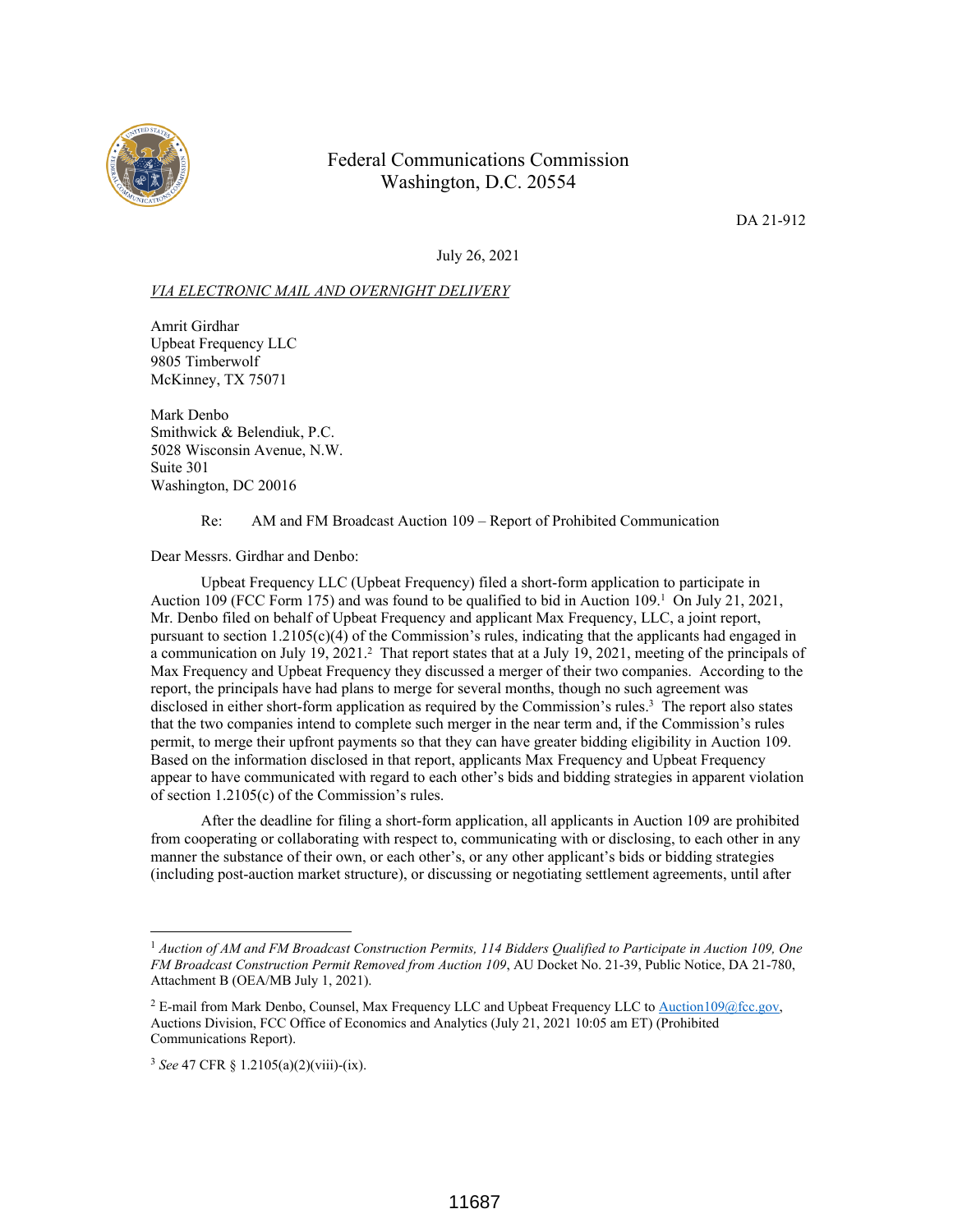Upbeat Frequency LLC DA 21-912 Mr. Mark Denbo

the down payment deadline.<sup>4</sup> In addition to express statements of bids and bidding strategies, the prohibition against communicating "in any manner" includes communicating how a party will participate in an auction.<sup>5</sup> Despite the assertion in your Prohibited Communications Report that the applicants' principals, Messrs. Girdhar and Modi, did not discuss either party's bids or bidding strategies for Auction 109, communication between applicants concerning the potential for pooling of their upfront payments to modify either applicant's bidding eligibility—a result that is not provided for within the Commission's competitive bidding rules or procedures—necessarily implicates the applicants' bidding strategies.<sup>6</sup>

The prohibition on certain communications is intended to, among other things, facilitate detection of collusive conduct and deter anticompetitive behavior that could violate the antitrust laws.<sup>7</sup> If an applicant is found to have violated the antitrust laws or the Commission's rules in connection with its participation in the competitive bidding process, it may be subject to forfeiture of its upfront payment, down payment, or full bid amount, or other forfeiture amounts and may be prohibited from participating in future auctions, among other sanctions.<sup>8</sup> We are unable to fully investigate the facts underlying your report prior to the start of bidding, and will refer this apparent violation to the Commission's Enforcement Bureau for further investigation, which may result in sanctions. You are a qualified bidder for Auction 109; we caution, however, that further participation in Auction 109 by you could exacerbate this violation and may increase the likelihood and severity of possible sanctions, including denial of your post-auction long-form application should you be a winning bidder in Auction 109.

<sup>8</sup> *See* 47 CFR § 1.2109(d).

<sup>4</sup> 47 CFR § 1.2105(c)(1); *see generally Auction of AM and FM Broadcast Construction Permits Scheduled for July 27, 2021; Notice and Filing Requirements, Minimum Opening Bids, Upfront Payments, and Other Procedures for Auction 109*, AU Docket No. 21-39, Public Notice, DA 21-361, 13-18, paras. 37-53 (OEA/MB Apr. 1, 2021) (*Auction 109 Procedures Public Notice*).

<sup>5</sup> *See Guidance Regarding the Prohibition of Certain Communications During the Incentive Auction, Auction 1000,* AU Docket No. 14-252, GN Docket No. 12-269, WT Docket No. 12-269, 30 FCC Rcd 10794, 10796-97, paras. 8-9 (WTB 2015); *Cascade Access, LLC*, Forfeiture Order, 28 FCC Rcd 141, 144, para. 7 (EB 2013) (rejecting argument that the communication was not prohibited because it did not reveal the "substance" of Cascade's bids or bidding strategies)).

<sup>6</sup> While not all auction-related communications are prohibited by the rule, the *Auction 109 Procedures Public Notice* contains guidance designed to ensure that any third party that an applicant employs for advice pertaining to its participation, bids or bidding strategies does not become a conduit for prohibited communications to other specified parties. *See Auction 109 Procedures Public Notice*, at 15-16, para. 44-46. The *Auction 109 Procedures Public Notice* warned that each applicant must remain vigilant not to communicate, directly or indirectly, information that affects, or could affect, bids or bidding strategies. *Id.*, at 15, para. 43. That Public Notice further explained that certain business discussions might touch upon subject matters that could convey information related to bidding strategies, including management, sales, local marketing agreements, and other transactional agreements. *Id.* You and your counsel should be particularly mindful that your use of the same individual as counsel as the other named applicant may facilitate a violation of the prohibited communications rule. We encourage you and your counsel to review the guidance in *Auction 109 Procedures Public Notice*.

<sup>7</sup> *See id.* at 18, para. 53.